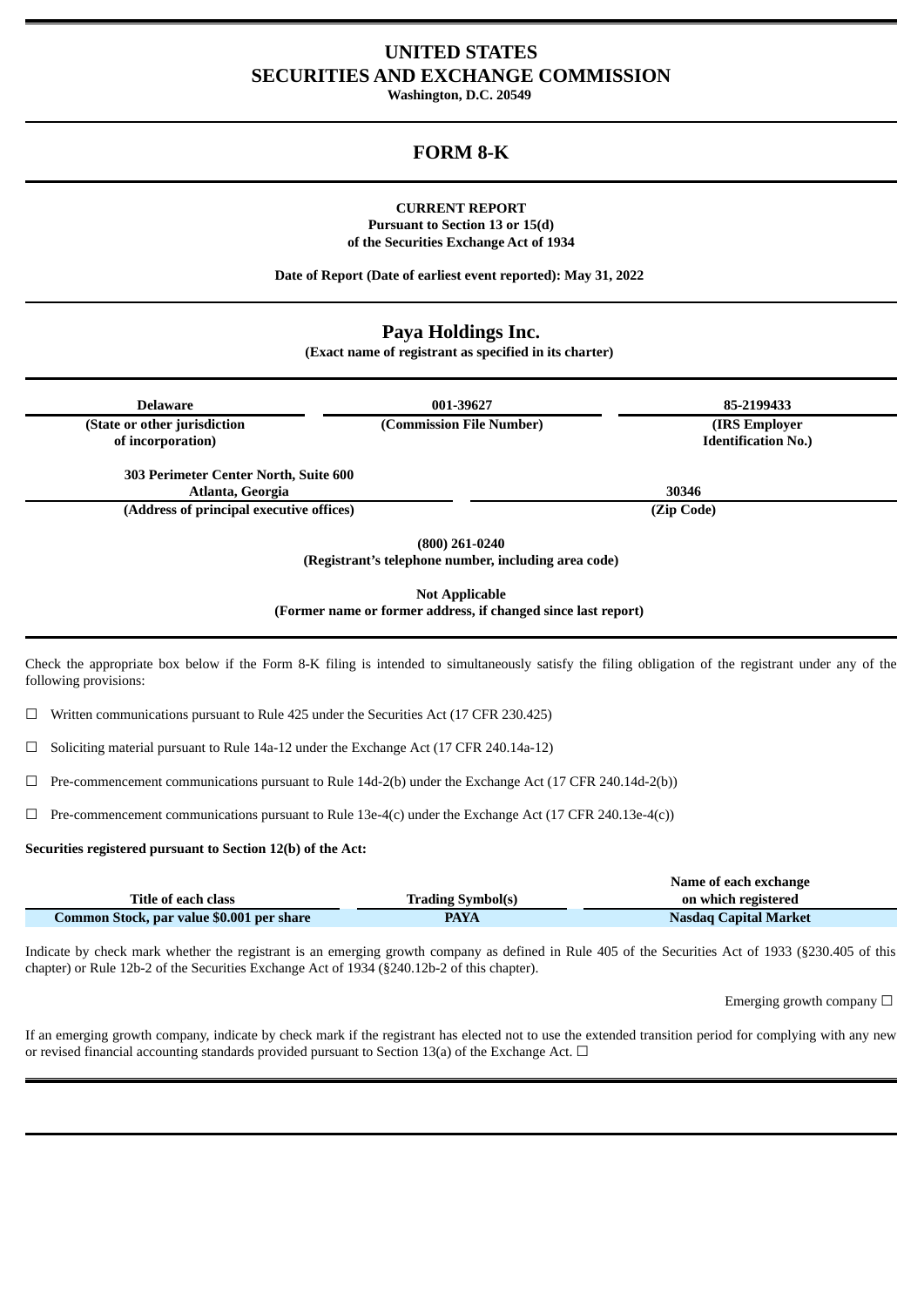## Item 5.02 Departure of Directors or Certain Officers: Election of Directors: Appointment of Certain Officers: Compensatory Arrangements of **Certain Officers.**

On May 31, 2022, Paya Holdings Inc. (the "Company") held its 2022 Annual Meeting of Shareholders (the "Annual Meeting"). At the Annual Meeting, the Company's shareholders approved the Amendment (the "Amendment") to the Company's 2020 Omnibus Incentive Plan (the "Omnibus Incentive Plan") to (i) increase the maximum number of shares of common stock authorized for issuance thereunder by 10,000,000 shares, (ii) impose a minimum vesting requirement of at least one year for all awards granted pursuant to the Omnibus Incentive Plan, provided that such minimum vesting period will not be required with respect to awards of up to 5% of the shares available under the Omnibus Incentive Plan, and (iii) prohibit dividends and dividend equivalents to be paid on awards that have not yet vested or been earned). The material terms of the Amendment and of the Omnibus Incentive Plan as amended thereby are summarized on pages 33 through 41 of the Company's definitive proxy statement on Schedule 14A filed with the Securities and Exchange Commission on April 29, 2022.

The description of the Amendment is qualified in its entirety by reference to the full text of the Amendment, a copy of which is attached hereto as Exhibit 10.1 and is incorporated herein by reference

#### **Item 5.07 Submission of Matters to a Vote of Security Holders**

On May 31, 2022, the Company held the Annual Meeting. At the close of business on April 4, 2022, the record date of the Annual Meeting, there were 132,067,113 shares of common stock issued and outstanding. Holders of 118,107,810 shares of common stock were present at the Annual Meeting, either in person or by proxy, which constituted quorum for purposes of conducting business at the Annual Meeting.

Set forth below are the final voting results for each proposal submitted to a vote of the shareholders at the Annual Meeting.

#### **Proposal No. 1: Election of directors.**

The Company's shareholders elected the following nominees for director to serve as Class II directors for a term expiring in 2025 or until their successors shall have been elected and qualified.

**Broker Non-**

|                            |                  |                       | DIUKEL INUII- |
|----------------------------|------------------|-----------------------|---------------|
| <b>Nominee</b>             | <b>Votes For</b> | <b>Votes Withheld</b> | <b>Votes</b>  |
| Kalen James (KJ) McConnell | 77,882,922       | 37.666.250            | 2,558,638     |
| Jeffrey Hack               | 88.153.569       | 27,395,603            | 2,558,638     |
| Debora Boyda               | 115,201,461      | 347.711               | 2,558,638     |

#### **Proposal No. 2: Say-on-Pay**

The compensation of the Company's named executive officers (i.e., "say-on-pay" proposal) was approved, on an advisory basis.

| <b>Votes For</b> | Against<br>votes | Abstentions | Broker Non-Votes   |
|------------------|------------------|-------------|--------------------|
| 114, 107, 280    | 4,427,728        | 14,164      | 0.000<br>2,558,638 |

#### **Proposal No. 3: Say-on-Pay Frequency**

The Company's shareholders approved, on an advisory basis, the frequency for future advisory votes to approve the compensation of the Company's named executive officers (i.e., "say-on-pay" frequency) to occur every year.

| Year        | Years  | Years   | Abstain              | <b>Broker Non-Votes</b> |
|-------------|--------|---------|----------------------|-------------------------|
| 115,129,095 | 12,501 | 401,934 | $F$ $C$ $A$<br>5,642 | 558.638                 |

The Board of Directors has considered the outcome of this advisory vote and has determined that say-on-pay votes will be conducted every year. The Board of Directors will re-evaluate this determination after the next shareholder advisory vote on say-on-pay frequency (which will be at the Company's 2028 Annual Meeting of Shareholders, unless presented earlier).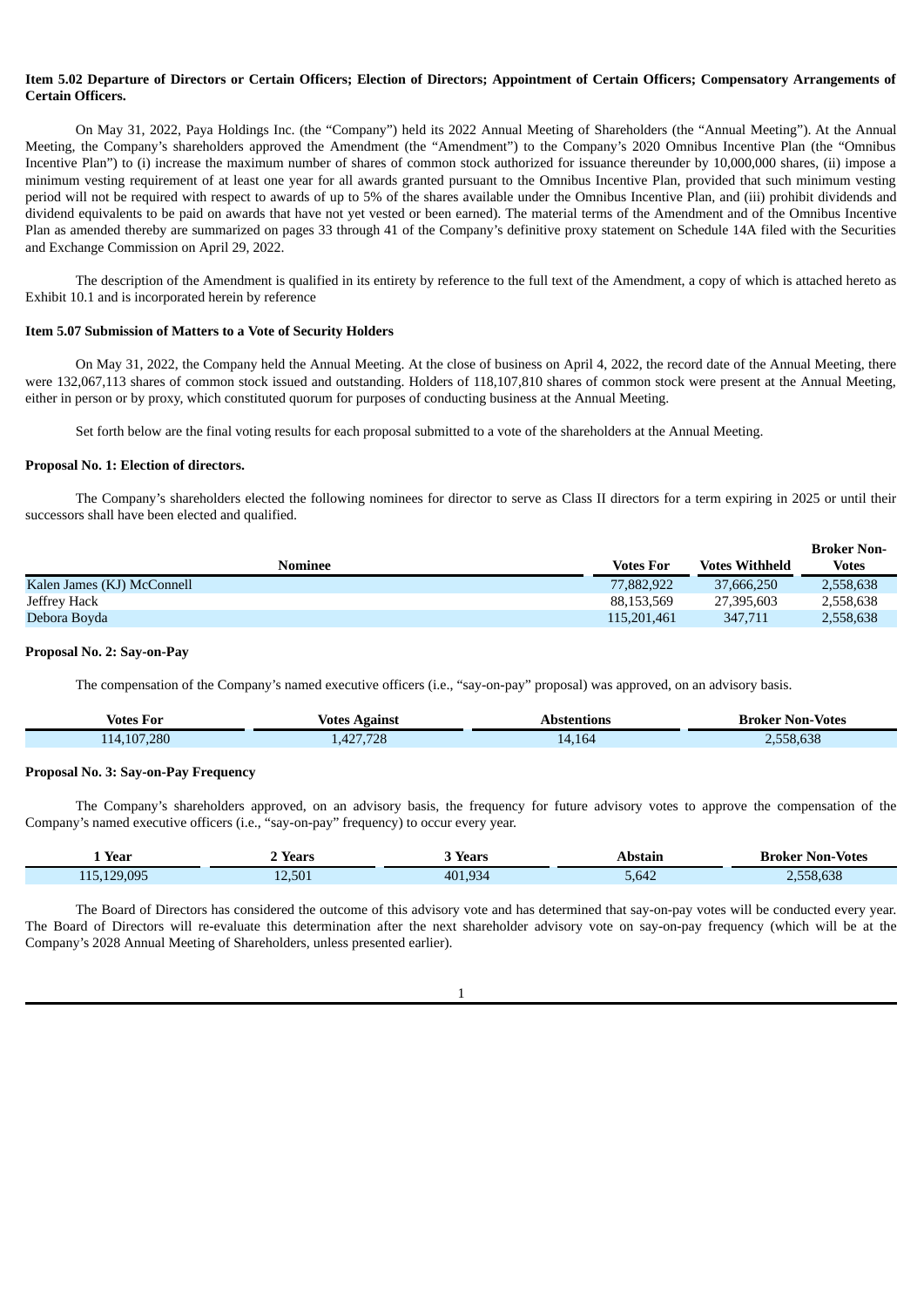## **Proposal No. 4: Approval of Amendment to Company's 2020 Omnibus Incentive Plan**

The amendment to the Company's 2020 Omnibus Incentive Plan to (i) increase the maximum number of shares of common stock authorized for issuance thereunder by 10,000,000 shares, (ii) impose a minimum vesting requirement of at least one year for all awards granted pursuant to the plan, and (iii) prohibit dividends and dividend equivalents to be paid on awards that have not yet vested or been earned was approved.

| Votes For    | Votes Against     | Abstentions | Broker Non-Votes |
|--------------|-------------------|-------------|------------------|
| 38153<br>334 | $\angle$ ,157,190 | 10,448      | .558.638         |

#### Proposal No. 5: Proposal to ratify of the appointment of Ernst & Young LLP as the Company's independent registered public accounting firm for **the year ending December 31, 2022.**

The appointment of Ernst & Young LLP as the Company's independent registered public accounting firm for the year ending December 31, 2022 was ratified.

| $ -$<br>Votes For                                                                                                                                                                                                                                                                                                                                                                                                                                               | Votes<br>Against | Abstentions            |
|-----------------------------------------------------------------------------------------------------------------------------------------------------------------------------------------------------------------------------------------------------------------------------------------------------------------------------------------------------------------------------------------------------------------------------------------------------------------|------------------|------------------------|
| 295<br>1.17<br>491<br>$\begin{array}{c} \n \texttt{1} & \texttt{1} & \texttt{1} & \texttt{1} & \texttt{1} & \texttt{1} & \texttt{1} & \texttt{1} & \texttt{1} & \texttt{1} & \texttt{1} & \texttt{1} & \texttt{1} & \texttt{1} & \texttt{1} & \texttt{1} & \texttt{1} & \texttt{1} & \texttt{1} & \texttt{1} & \texttt{1} & \texttt{1} & \texttt{1} & \texttt{1} & \texttt{1} & \texttt{1} & \texttt{1} & \texttt{1} & \texttt{1} & \texttt{1} & \$<br>$\cdots$ | 614,396          | $\sim$ $\sim$<br>2,115 |

#### **Item 7.01 Regulation FD Disclosure**.

On May 31, 2022, the Company issued a press release announcing the election of Ms. Debora Boyda as a member of the Board of Directors at the Annual Meeting. The press release is furnished hereby as Exhibit 99.1.

The information in this Item 7.01, including Exhibit 99.1, is being furnished and shall not be deemed "filed" for purposes of Section 18 of the Securities Exchange Act of 1934, as amended (the "Exchange Act"), or otherwise subject to the liabilities of that section, nor shall such information be deemed incorporated by reference in any filing under the Securities Act of 1933, as amended, or the Exchange Act, except as shall be expressly set forth by specific reference in such a filing.

## **Item 9.01 Financial Statements and Exhibits**

| Exhibit |                                                              |
|---------|--------------------------------------------------------------|
| No.     | <b>Description</b>                                           |
| 10.1    | Amendment to Paya Holdings Inc. Omnibus Incentive Plan.      |
| 99.1    | Press Release dated May 31, 2022.                            |
| 104     | Cover Page Interactive Data File (formatted as inline XBRL). |
|         |                                                              |

 $\overline{2}$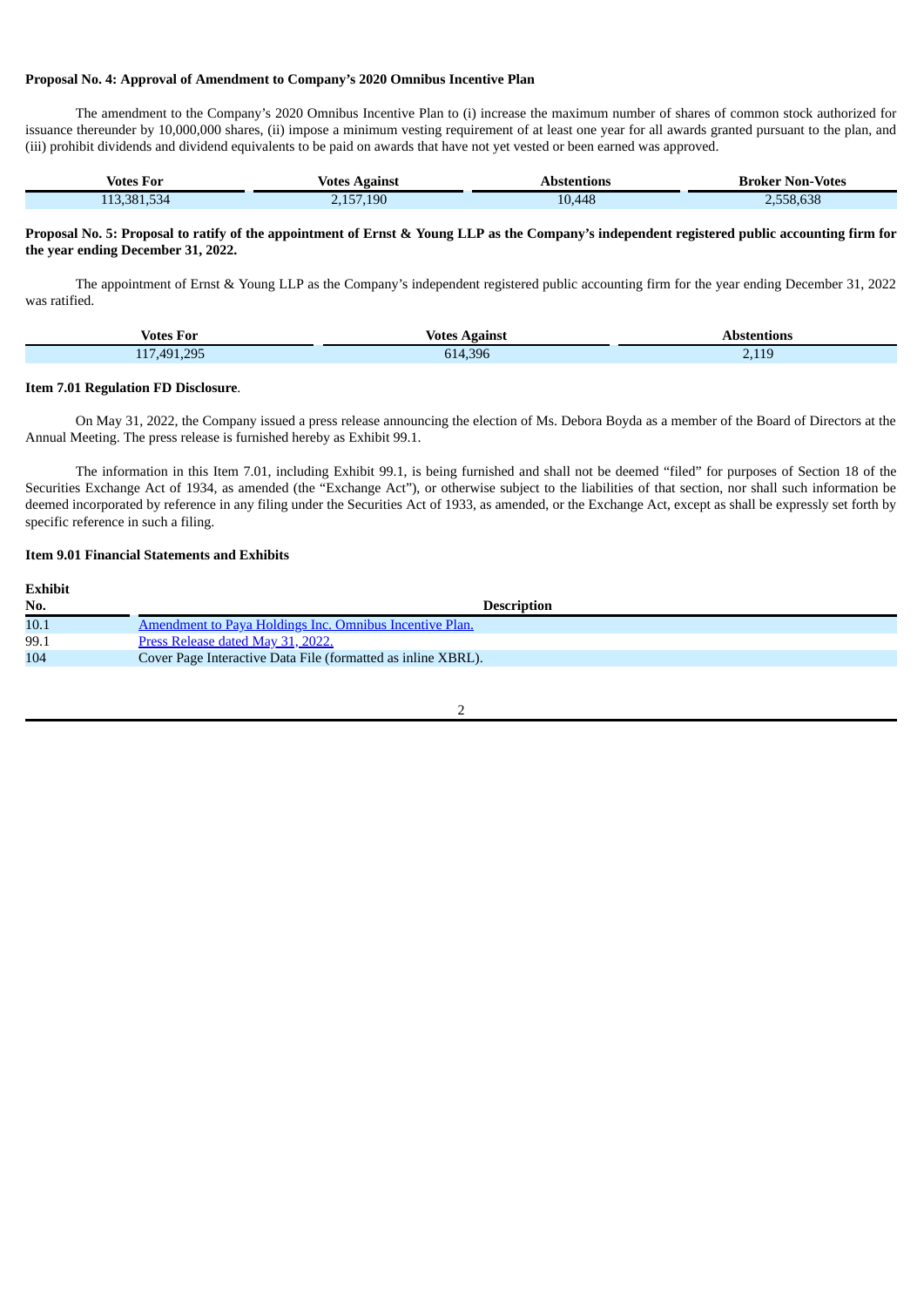## **SIGNATURES**

Pursuant to the requirements of the Securities Exchange Act of 1934, the registrant has duly caused this report to be signed on its behalf by the undersigned hereunto duly authorized.

PAYA HOLDINGS INC.

/s/ Glenn Renzulli Name: Glenn Renzulli Title: Chief Financial Officer

3

Date: June 1, 2022 By: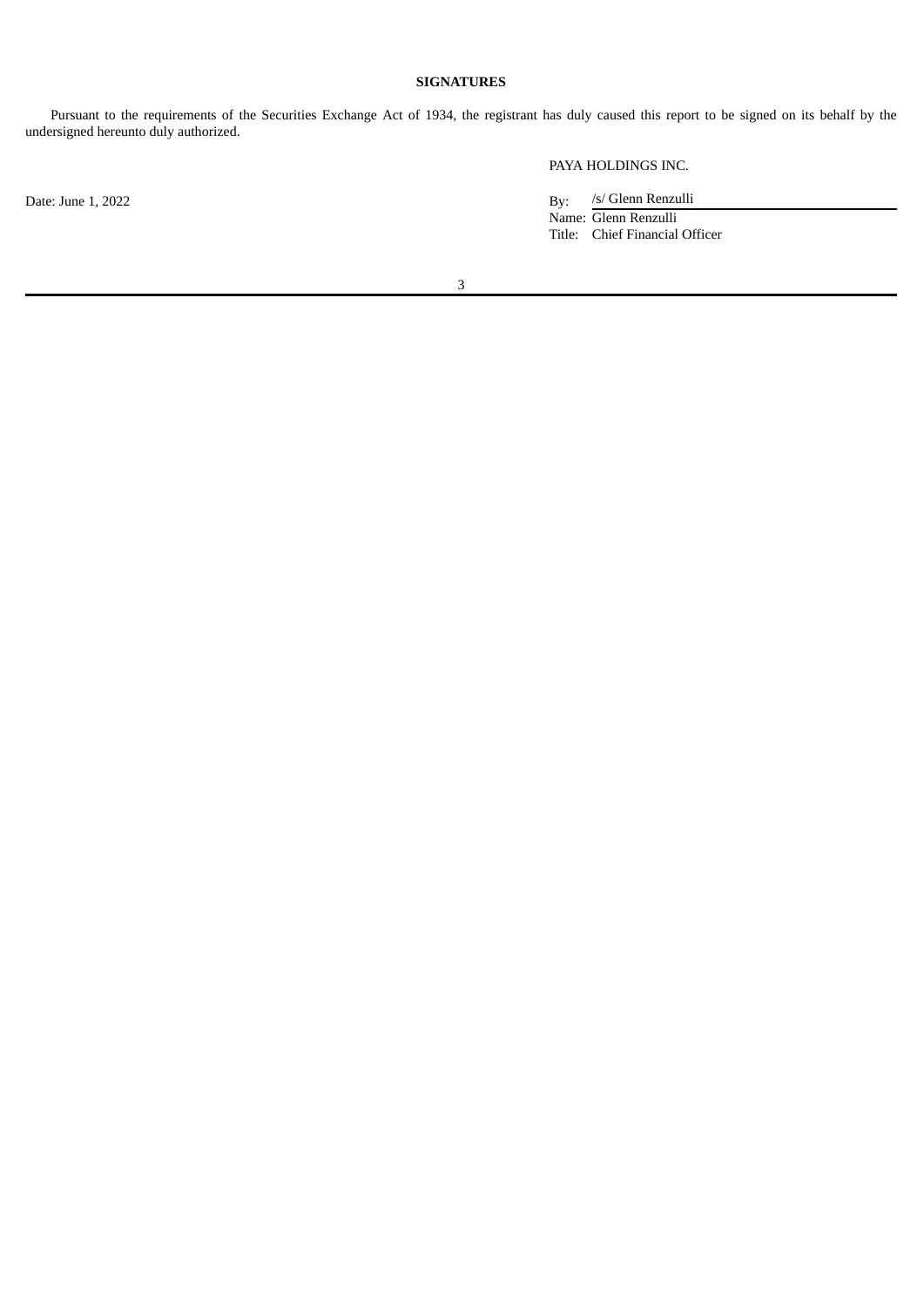#### **AMENDMENT TO PAYA HOLDINGS INC. OMNIBUS INCENTIVE PLAN**

<span id="page-4-0"></span>**WHEREAS**, Paya Holdings Inc., a Delaware corporation (the "**Company**"), maintains the Paya Holdings Inc. Omnibus Incentive Plan (the "**Plan**"); and

**WHEREAS**, the Company desires to amend the Plan to (i) increase the maximum number of Shares (as defined in the Plan) available for issuance under the Plan by 10,000,000 Shares, subject to stockholder approval, (ii) impose a minimum vesting requirement of at least one year for all awards granted pursuant to the Plan, and (iii) prohibit dividends and dividend equivalents to be paid on awards that have not yet vested or been earned.

**NOW, THEREFORE**, subject to approval by the Company's stockholders, the Plan is hereby amended effective as of May 31, 2022, subject to stockholder approval, as follows:

- 1. Section 4.1(a)(i) of the Plan shall be amended in its entirety to read as follows:
	- "(i) The maximum number of Shares available for issuance with respect to Awards under the Plan may not exceed 18,800,000 Shares (subject to any increase or decrease under this Section 4.1 or Section 4.2) (the "**Share Reserve**"). The Shares to be delivered under the Plan shall be made available from (i) authorized and unissued Shares, (ii) Shares held in or acquired for the treasury of the Company, or (iii) previously issued Shares reacquired by the Company, including shares purchased on the open market. The maximum number of Shares with respect to which ISOs may be granted is 18,800,000 Shares."
- 2. A new Section 13.25 of the Plan shall be added to read as follows:

"Minimum Vesting. Subject to Section 11.1(e), any Award (or portion thereof) granted under the Plan shall vest no earlier than the first anniversary of the date the Award is granted; provided, however, that, notwithstanding the foregoing, Awards that result in the issuance of an aggregate of up to 5% of the Shares available pursuant to Section 4.1 may be granted to any one or more Eligible Individuals without respect to and/or administered without regard for this minimum vesting provision. For the avoidance of doubt, the grant of fully vested Awards will count against the 5% limit described in the immediately preceding sentence. No Award Agreement shall be permitted to reduce or eliminate the requirements of this Section 13.25. Nothing in this Section 13.25 shall preclude the Committee from taking action, in its sole discretion, to accelerate the vesting of any Award for any reason."

3. A new Section 13.26 of the Plan shall be added to read as follows:

"Dividends and Dividend Equivalents Subject to Forfeiture. Any dividend or dividend equivalent credited with respect to an Award (except for dividends paid following the grant of unrestricted (i.e., fully vested) Shares) shall be subject to restrictions and a risk of forfeiture to the same extent as the Award with respect to which such Shares or other property has been distributed and shall not be delivered unless and until such Award has vested and been earned."

- 4. Sections 9.2(d) and 10.2(b) are hereby removed in their entirety.
- 5. Section 8.3(b) of the Plan shall be amended in its entirety to read as follows:

"Rights as a Stockholder. Except as provided in Section 8.3(a) and this Section 8.3(b) or as otherwise determined by the Committee, the Participant will have, with respect to Restricted Shares, all of the rights of a Stockholder, including the right to vote such Restricted Shares, and, subject to and conditioned upon the full vesting of Restricted Shares, the right to tender those Shares, but excluding the right to receive dividends or distributions. For the avoidance of doubt, any dividend or distribution credited with respect to an award of Restricted Shares shall be subject to restrictions and a risk of forfeiture to the same extent as the Award with respect to which such Shares or other property has been distributed and shall not be delivered unless and until such Award has vested and been earned."

6. Except as amended hereby, the Plan is specifically reaffirmed.